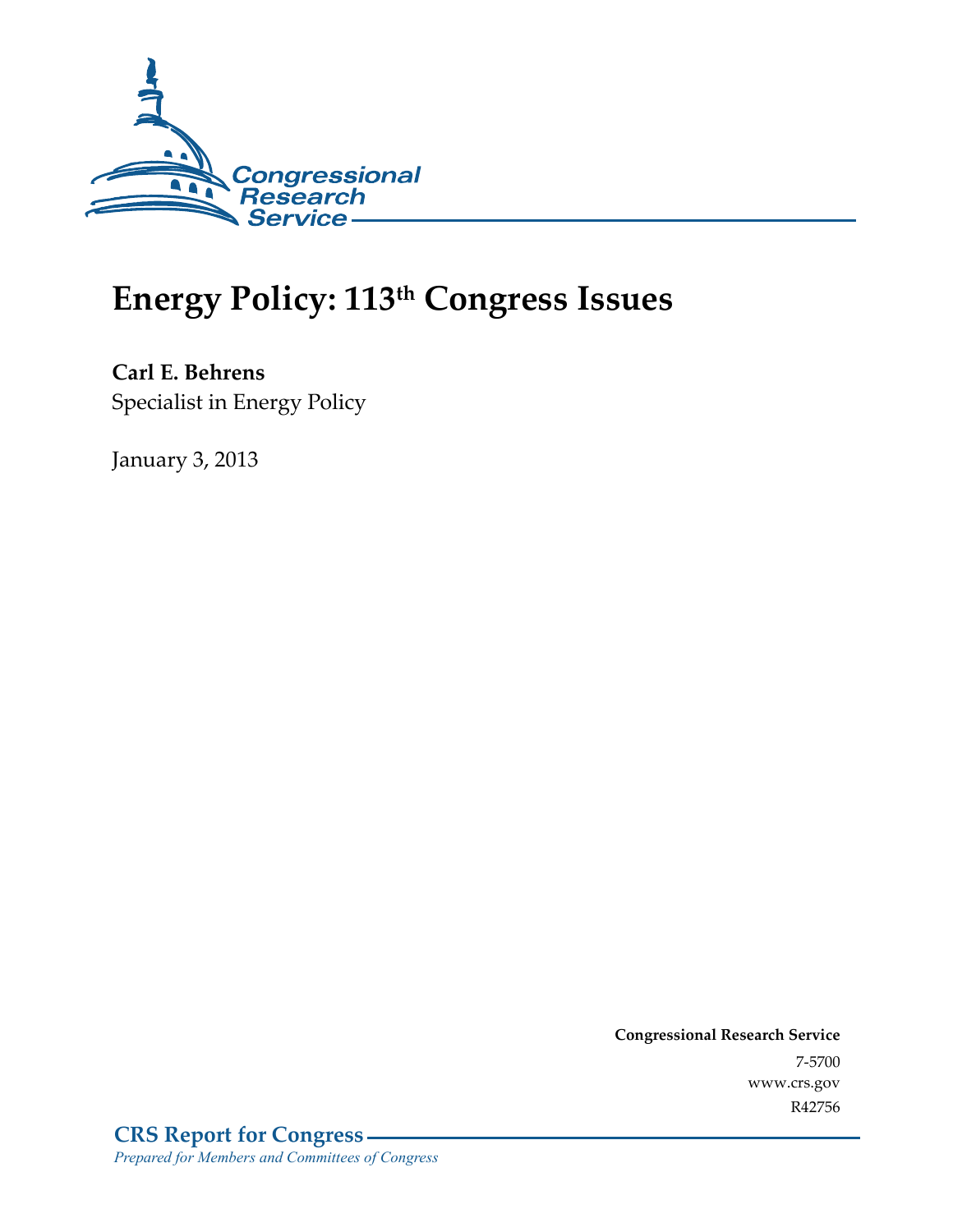## **Summary**

Energy policy in the United States has focused on three major goals: assuring a secure supply of energy, keeping energy costs low, and protecting the environment. In pursuit of those goals, government programs have been developed to improve the efficiency with which energy is utilized, to promote the domestic production of conventional energy sources, and to develop new energy sources, particularly renewable sources.

Implementing these programs has been controversial because of varying importance given to different aspects of energy policy. For some, dependence on imports of foreign oil, particularly from the Persian Gulf, is the primary concern; for others, the indiscriminate use of fossil fuels, whatever their origin, is most important. The contribution of burning fossil fuels to global climate change is particularly controversial. Another dichotomy is between those who see government intervention as a positive force and those who view it as a necessary evil at best.

Energy policy was an important issue in the 2012 presidential campaign, and there were sharp differences between the positions of President Obama and Republican candidate Mitt Romney, and between most Republicans and Democrats in Congress. The Obama Administration has vigorously pushed energy efficiency and renewable energy initiatives, at the same time claiming to encourage development of oil and natural gas resources. President Obama has declared global climate change a major issue. The Romney campaign argued that the Obama Administration has blocked oil and gas development, and declared that so-called green technologies are too expensive to compete in the market. Alternative energy funding, according to Romney, should be concentrated on basic research. On global climate change, Romney acknowledged that human activity contributes to global warming, but claimed there is no consensus on its extent or severity. He opposed unilateral measures that do not include actions by developing countries.

The 112<sup>th</sup> Congress did not take up comprehensive energy legislation, but numerous bills were considered on specific energy issues. Several notable bills that passed the House but were not taken up by the Senate were H.R. 4480, aimed at increasing leasing of federal land for oil and gas production; H.R. 2401 and H.R. 3409, which would have limited EPA's issuance of new emissions restrictions for coal-fired power plants; and H.R. 6213, which would have prohibited the Department of Energy from granting loan guarantees for innovative and renewable energy projects.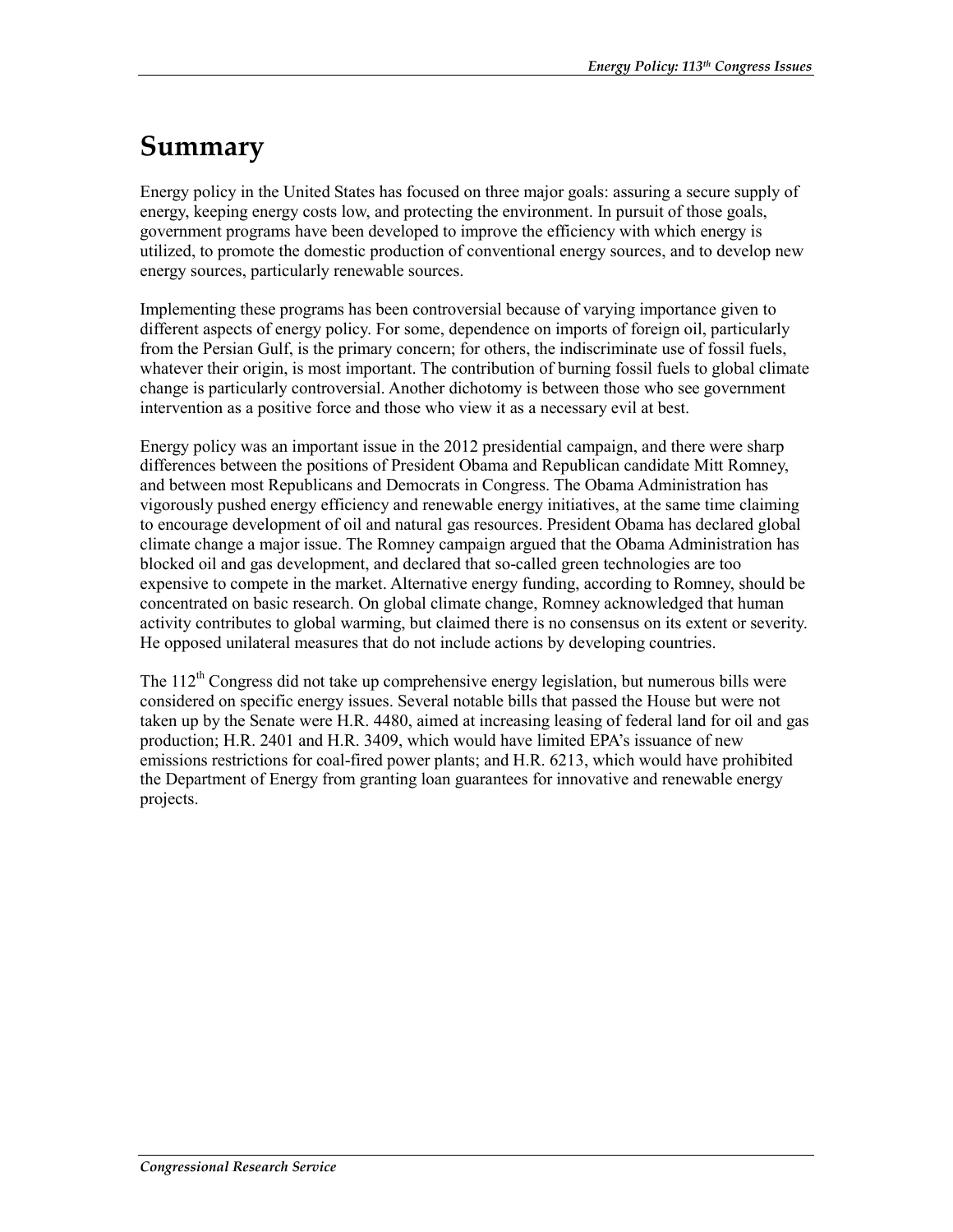## **Contents**

| H.R. 2401, The Transparency in Regulatory Analysis of Impacts on the Nation                                                                             |  |
|---------------------------------------------------------------------------------------------------------------------------------------------------------|--|
|                                                                                                                                                         |  |
| H.R. 1084 and S. 587, The Fracturing Responsibility and Awareness of Chemicals<br>Act (FRAC Act); S. 2248 and H.R. 4322, The Fracturing Regulations are |  |
|                                                                                                                                                         |  |
|                                                                                                                                                         |  |
| H.R. 6582 (P.L. 112-210), The American Energy Manufacturing Technical                                                                                   |  |

### Contacts

|--|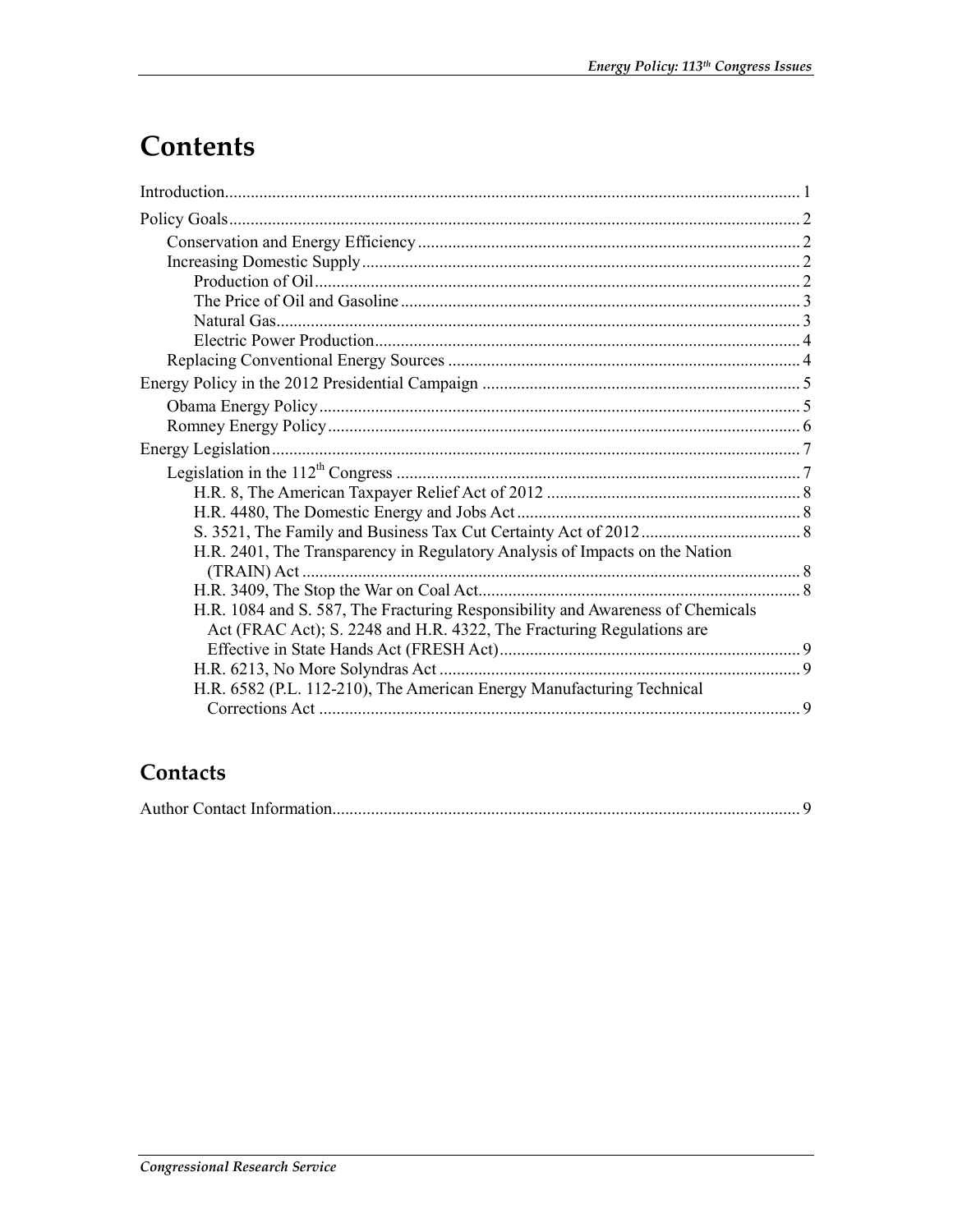## **Introduction**

U.S. energy policy since the Arab oil embargo in the 1970s has been aimed at a long-term goal with three major dimensions: to assure a secure supply of energy, to keep energy costs low enough to meet the needs of a growing economy, and to protect the environment while producing and consuming that energy. A continuing theme during this period has been that dependence on imported oil for a large share of the U.S. energy mix, particularly in the transportation sector, impedes that aim in all three dimensions, but the importance given to import dependence varies. For some, import dependence is the primary concern; for others, particularly those focused on environmental issues, it is a symptom of a general crisis that arises from indiscriminate consumption of fossil fuels. A particularly controversial aspect of the debate is the issue of global climate change, because burning fossil fuels produces large amounts of carbon dioxide, a greenhouse gas.

Like the goals of energy policy, the means of achieving them have three dimensions: reducing consumption by increased energy efficiency; increasing domestic production of conventional energy sources, particularly oil; and developing new sources of energy, particularly renewable energy and renewable fuels, that can replace oil and other fossil fuels.

Pursuing the goals of energy policy has been complicated by the diversity of energy consumption and supply in the United States. On the consumption side, there are three major sectors: residential/commercial, industrial, and transportation. On the supply side, the primary sources have traditionally been fossil energy: petroleum, natural gas (and "natural gas liquids" such as propane and butane), and coal. Electricity, which is both an energy source and a consumer of energy, has replaced some fossil fuels: about 75% of the energy consumed by the residential/commercial sector is electricity, and industrial energy consumption is about 35% electricity. But in the transportation sector, petroleum has remained dominant. Only in the past few years has corn-derived ethanol become a significant transportation fuel, replacing close to 10% of gasoline consumption.

A diverse spectrum of generating sources is used to produce electricity. Coal for many years supplied half the electricity generated nationally. In recent years its share has declined; it was about 42% in 2011, and about 36% through September 2012. Generation by natural gas has risen in importance, supplying about 25% in 2011 and 31% through the first three quarters of 2012. To those who regard global climate change as an urgent issue, this trend is important because generating electricity from coal emits roughly twice the carbon dioxide per kilowatt-hour than generating from natural gas. Nuclear fission supplies about 20%, hydropower less than 10%. Petroleum, an important generating fuel in the 1970s and early 1980s, now contributes less than 1% of electricity generation. A surge of construction of wind-powered generating capacity has brought its share of total generation to about 3%.

An issue that cuts across all these factors is the role of government. How much does government policy affect energy markets? A fundamental dichotomy that lies beneath many individual policy debates, not only in energy issues, is between those who see government intervention as a positive force, and those who view it at best as a necessary evil to be restricted as much as possible.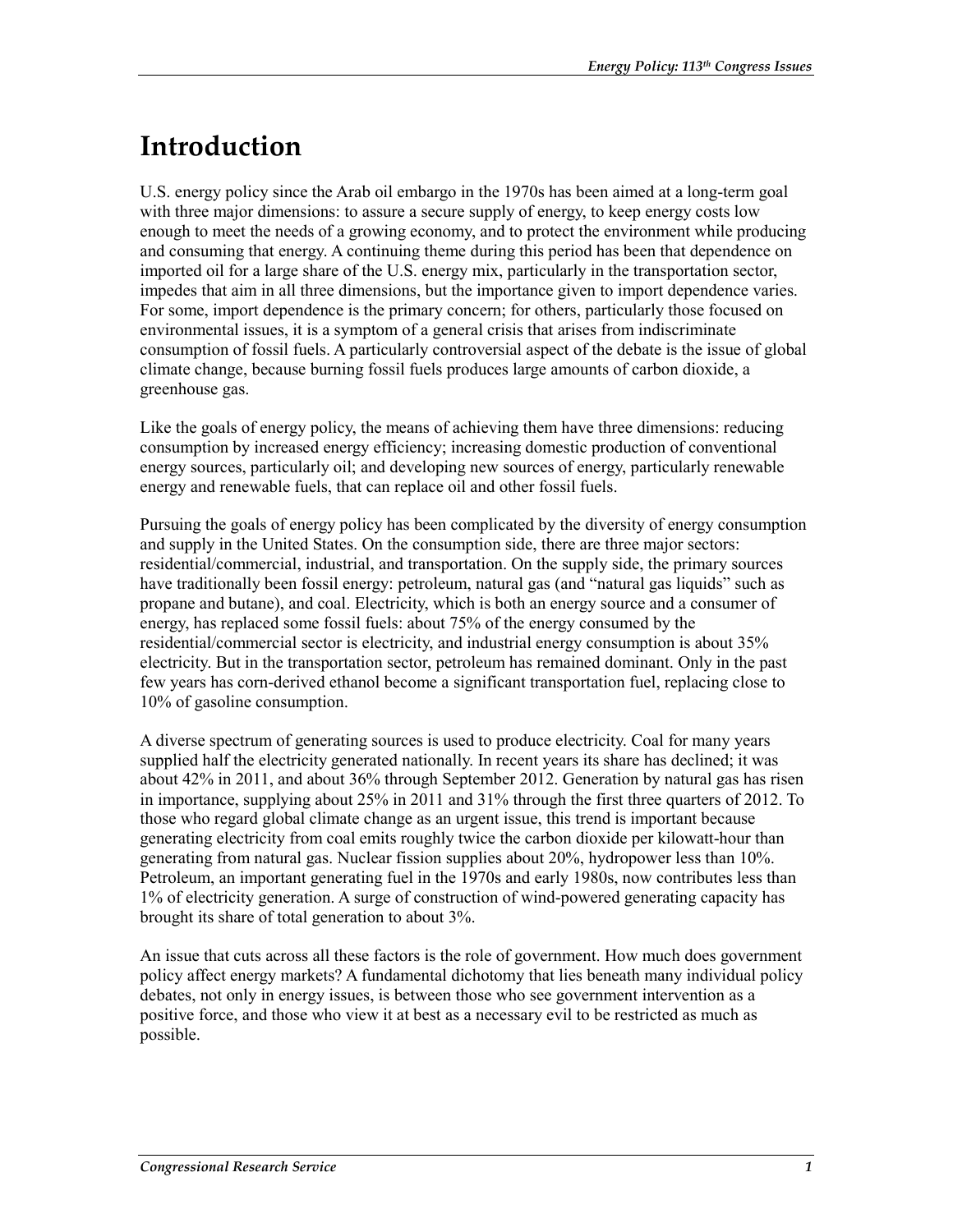## **Policy Goals**

### **Conservation and Energy Efficiency**

Reducing energy consumption by conservation and by increased efficiency of energy use has been a major component of policy since the first energy crisis in the 1970s. Most prominent has been setting fuel economy standards for automobiles and trucks.<sup>1</sup> Federal research and development programs in energy-efficient technologies have had continued support over many years, pursuing improvements in building technology, in industrial processes, and in vehicle efficiency—the last including battery designs that have been used in producing hybrid vehicles.<sup>2</sup> Development of "Smart Grid" technologies in electric power distribution systems to encourage more efficient use of electricity has received much recent attention. Grant programs to improve and "weatherize" existing residences have received continued funding, but like all such programs they have become controversial in the current tight budget environment.<sup>3</sup> Standards for home appliances such as air conditioners, refrigerators, and washing machines are another policy program that has had continued support, and some controversy. A requirement to raise efficiency levels in light bulbs has been an issue for several years.

### **Increasing Domestic Supply**

#### **Production of Oil**

<u>.</u>

With dependence on oil imports probably the most high-profile energy policy issue, the question of domestic oil production has a long history of controversy. Much exploration and development of new oil resources involves federal land, particularly on the outer continental shelf (OCS) and in Alaska, and environmental concerns have led to extended moratoria on leasing for many areas.<sup>4</sup> The Deepwater Horizon oil spill in the Gulf of Mexico in 2010 added a further dimension to the question of OCS leasing.<sup>5</sup> In recent years, development of Canadian oil sands resources, and of tight oil deposits in the United States, has added further controversy over the possible environmental effects of their production and transportation.<sup>6</sup> The proposed Keystone XL pipeline to bring Canadian crude to Texas refineries has been particularly controversial.<sup>7</sup>

<sup>&</sup>lt;sup>1</sup> For details, see CRS Report R42721, *Automobile and Truck Fuel Economy (CAFE) and Greenhouse Gas Standards*, by Brent D. Yacobucci, Bill Canis, and Richard K. Lattanzio.

<sup>2</sup> See CRS Report R42498, *Energy and Water Development: FY2013 Appropriations*, coordinated by Carl E. Behrens.

<sup>3</sup> See CRS Report R42147, *DOE Weatherization Program: A Review of Funding, Performance, and Cost-Effectiveness Studies*, by Fred Sissine.

<sup>4</sup> See CRS Report R42432, *U.S. Crude Oil Production in Federal and Non-Federal Areas*, by Marc Humphries, and CRS Report R41132, *Outer Continental Shelf Moratoria on Oil and Gas Development*, by Curry L. Hagerty.

<sup>5</sup> See CRS Report R41684, *Oil Spill Legislation in the 112th Congress*, by Jonathan L. Ramseur.

<sup>6</sup> See CRS Report R41760, *Hydraulic Fracturing and Safe Drinking Water Act Issues*, by Mary Tiemann and Adam Vann.

<sup>7</sup> See CRS Report R41668, *Keystone XL Pipeline Project: Key Issues*, by Paul W. Parfomak et al., and CRS Report R42611, *Oil Sands and the Keystone XL Pipeline: Background and Selected Environmental Issues*, coordinated by Jonathan L. Ramseur.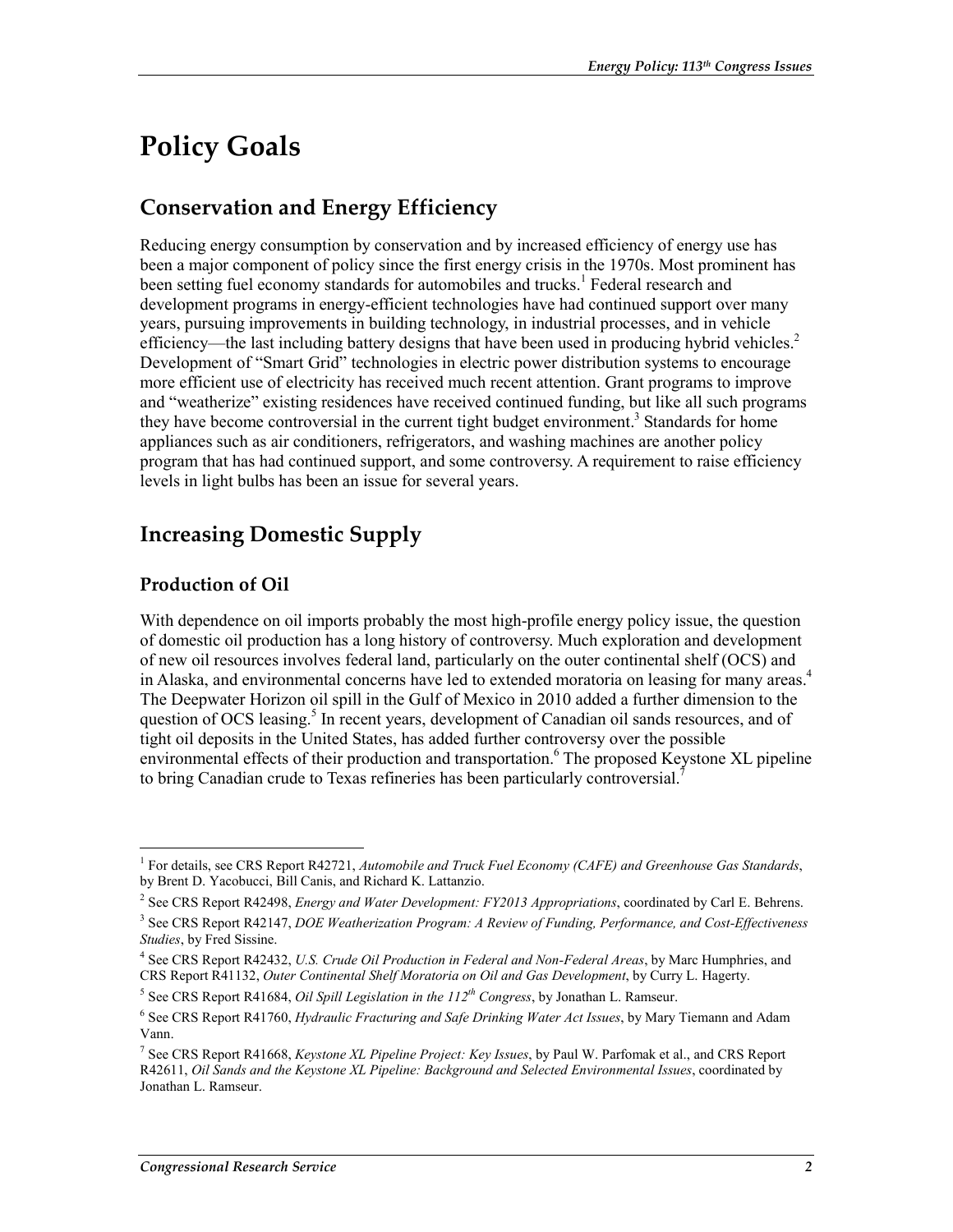In addition, for some, increasing production of oil is in principle to be avoided, since it merely postpones the replacement of fossil fuels by renewable energy and makes the transition more difficult. Others are particularly opposed to development of oil sands, on the grounds that it produces more greenhouse gases than conventional oil production.<sup>8</sup>

#### **The Price of Oil and Gasoline**

Since 2004, oil and gasoline markets have been highly volatile. Throughout this period some have argued that prices were being driven not by the cost of producing the resources but by speculation and unregulated manipulation of the markets. The Dodd-Frank Wall Street Reform Act of 2010 (P.L. 111-203) aimed to address these concerns, but its application and enforcement remain controversial.<sup>9</sup> The issue is complicated because oil prices are largely determined in a world market beyond the reach of domestic regulation.

An additional issue involving oil and gasoline prices is the role of the Strategic Petroleum Reserve (SPR), which was set up after the Arab oil embargoes to fill temporary interruptions in the supply of oil. In principle releases from the SPR are limited to cases in which a physical lack of supply exists, but some have argued that it can be used to dampen surges in world oil prices even when current supply is adequate to meet demand. The June 2011 release of 30 million barrels from the SPR in response to the Libyan civil war has been deemed by some critics as such an attempt to influence the market when U.S. supplies were adequate.<sup>10</sup>

#### **Natural Gas**

Unlike the world oil market, in which events abroad quickly affect prices locally, the natural gas market is largely domestic. Except for about 5% net imports from Canada by pipeline, 2011 gas consumption, 24 trillion cubic feet, was almost entirely produced in the United States. Production since 2010 has increased sharply, largely as a result of development of tight shale formations. As with tight oil production, shale gas development has brought environmental concerns about the effects on ground water of hydraulic fracturing. The need for gathering infrastructure and pipeline construction from new fields is also an issue.

With gas production up and demand not growing as quickly, the likelihood of increasing exports of liquefied natural gas (LNG) has increased. LNG requires complex and expensive processing and loading facilities that have been controversial in locations where they have been proposed. There is also the prospect of controversy over the question of exporting energy resources such as natural gas, and its effect on prices and supply. $11$ 

 8 See CRS Report R42537, *Canadian Oil Sands: Life-Cycle Assessments of Greenhouse Gas Emissions*, by Richard K. Lattanzio.

<sup>&</sup>lt;sup>9</sup> See CRS Report R42129, *Derivatives Legislation in the 112<sup>th</sup> Congress*, by Rena S. Miller.

<sup>10</sup> See CRS Report R42460, *The Strategic Petroleum Reserve: Authorization, Operation, and Drawdown Policy*, by Anthony Andrews and Robert Pirog.

<sup>&</sup>lt;sup>11</sup> See CRS Report R42074, *U.S. Natural Gas Exports: New Opportunities, Uncertain Outcomes*, by Michael Ratner, Paul W. Parfomak, and Linda Luther.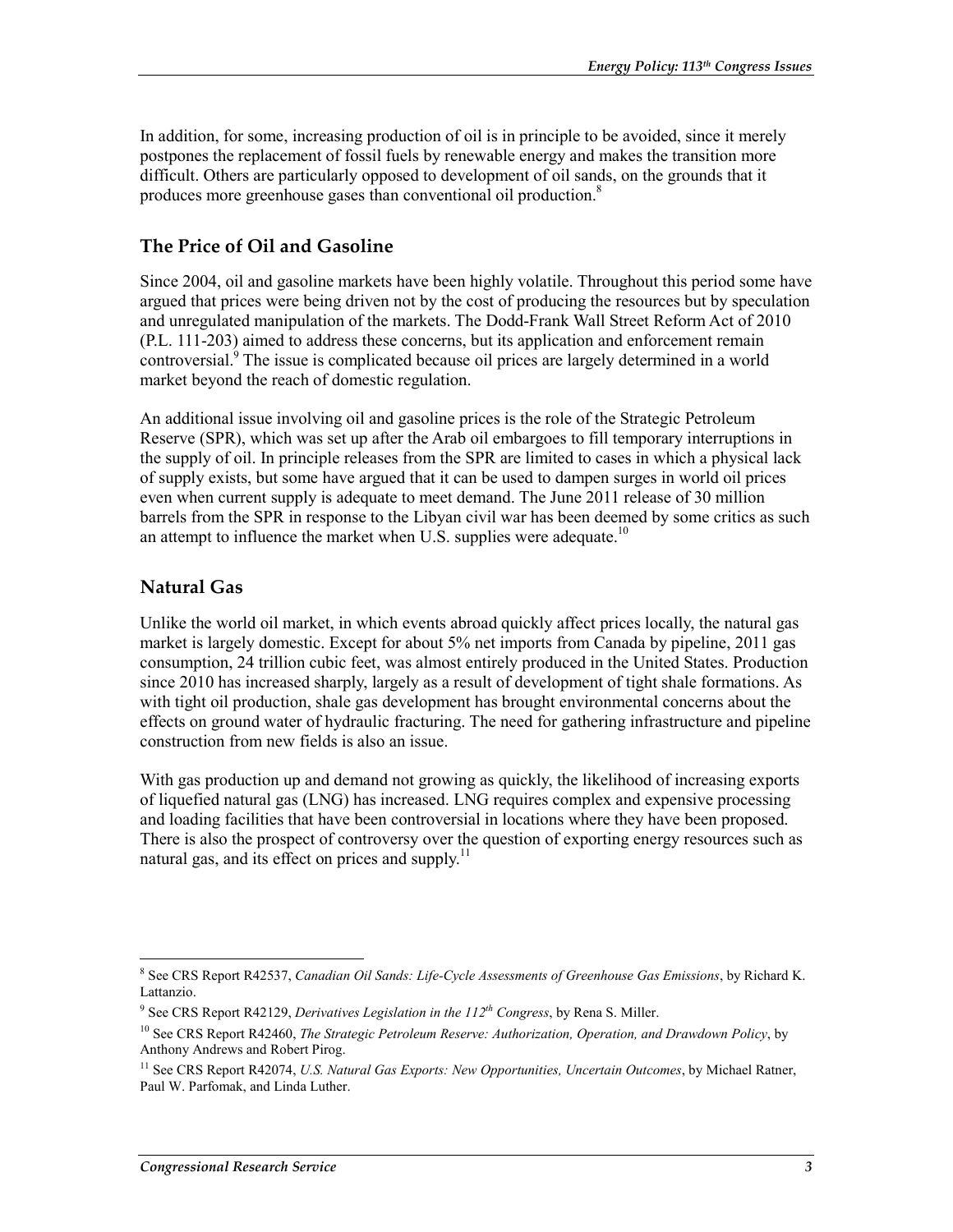#### **Electric Power Production**

The electric power sector since the mid-1980s has been essentially independent of the major energy policy issue of dependence on imported oil, since oil-generated electricity is a very small part of the generation mix. Nevertheless, electricity's central role in America's energy mix makes it subject to numerous controversies.

A major consideration is the role of the coal industry. More than 1 billion tons of coal are consumed in the United States each year, about 93% of it burned to produce electricity. Initiatives by the Environmental Protection Agency (EPA) that would impose tighter emissions restrictions on coal-fired power plants are particularly controversial. Limits on cross-state emissions of sulfur dioxide and nitrogen oxides, emissions of mercury and other hazardous pollutants, and regulation of greenhouse gas emissions, among other proposed regulations, have been characterized by critics as a regulatory "train wreck" that would impose excessive costs and lead to plant retirements that could threaten the adequacy of electricity capacity (i.e., reliability of supply) across the country, although some in the electric power industry consider those concerns overstated<sup>12</sup>

Nuclear power is also a continuing issue. Although subject to continuing opposition over questions of safety, disposal of radioactive waste, and possible proliferation of nuclear weapons, nuclear fission has gained support because it does not emit greenhouse gases. However, cost considerations in the face of increasing natural gas production, and safety concerns enhanced by the tsunami-caused accident at Japan's Fukushima nuclear plant in March 2011, have put further expansion of nuclear power in question. $^{13}$ 

### **Replacing Conventional Energy Sources**

The third path toward reaching the goals of energy policy is to develop alternative sources of energy to replace fossil fuels. As noted, reducing the need for imported oil has been a major feature of energy policy, and congressional mandates have led to increased consumption of ethanol. However, essentially all fuel ethanol currently is produced from corn, potentially putting pressure on food production and food prices. The technology for producing ethanol from nonfood sources (including cellulosic biomass) faces serious technological barriers. Another transportation alternative, long considered but only slowly adopted, has been natural gas-powered vehicles. Recent increases in natural gas production, noted above, have made this option appear more attractive, although developing a supply infrastructure and overcoming technological and cost difficulties continue to present barriers to widespread adoption.

For many participants in the energy debate, replacing fossil fuels has been a goal not limited to the transportation sector, however. Electricity production by renewable energy sources—wind power, concentrating solar power, photovoltaic cells, geothermal energy, biomass—is the goal of many initiatives: research and development programs, tax benefits, loan guarantees, and mandates.

1

<sup>&</sup>lt;sup>12</sup> See CRS Report R41914, *EPA's Regulation of Coal-Fired Power: Is a "Train Wreck" Coming?*, by James E. McCarthy and Claudia Copeland.

<sup>13</sup> See CRS Report RL33558, *Nuclear Energy Policy*, by Mark Holt.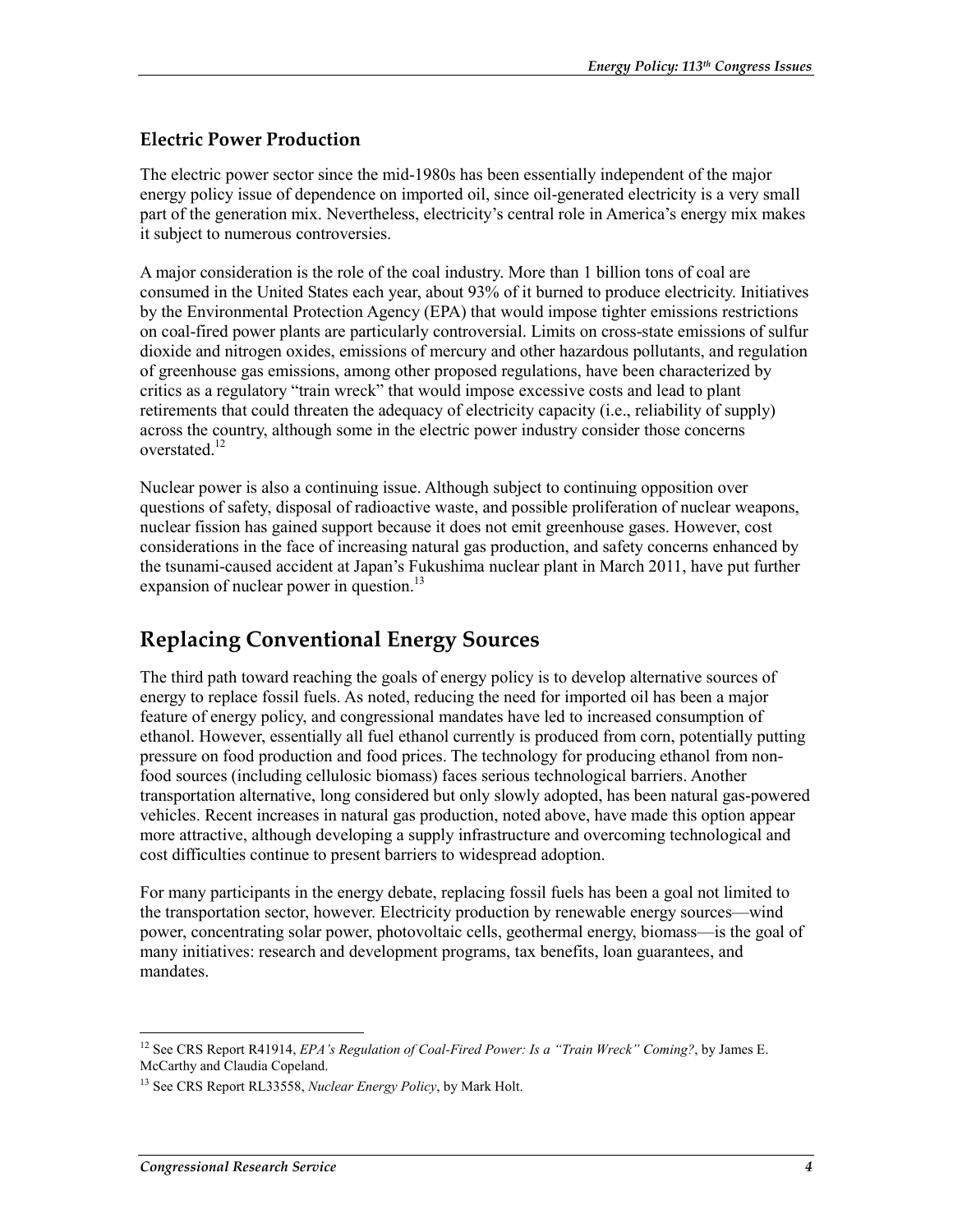The main stimulus for these programs is environmental, including concern about global climate change, but the prospect of developing new industrial production from expansion of renewable energy sources has been a significant, if controversial, theme. Even nuclear power, long a target of environmental concerns, has been considered a viable alternative to fossil energy for electricity generation, although once again the influx of newly developed natural gas resources has raised serious questions about the cost competitiveness of new nuclear power generators.

## **Energy Policy in the 2012 Presidential Campaign**

When oil prices surged over \$100 per barrel early in 2012, mostly driven by the prospect of a confrontation with Iran over nuclear weapons and the expected slowing of world economic growth, it appeared that energy policy would be a major factor in the election of 2012. By midyear, however, the Iran crisis appeared to be less critical, prices receded, and the issue receded somewhat from the headlines. Nevertheless, there remained sharp differences between the positions of President Obama and Republican candidate Mitt Romney, and between most Republicans and Democrats in Congress.

### **Obama Energy Policy**

The Obama campaign website did not have a specific reference to energy policy, but the President frequently stated his support for strong efforts to develop renewable energy sources, both as an environmental goal and as a way to develop domestic industrial activity. In his 2011 State of the Union address to Congress he declared: "This is our generation's Sputnik moment," when, like the Apollo mission to the moon, investment in research and education "unleashed a wave of innovation that created new industries and millions of new jobs."<sup>14</sup> He repeated the theme in 2012, claiming that "because of federal investments, renewable energy use has nearly doubled, and thousands of Americans have jobs because of it."<sup>15</sup>

In addition to clean energy initiatives, the President also claimed credit for encouraging the development of natural gas production, especially the recent surge in shale gas, while ensuring that the environment is protected in the process. In his 2012 State of the Union address, he noted that "it was public research dollars, over the course of 30 years, that helped develop the technologies to extract all this natural gas out of shale rock."<sup>16</sup>

Domestic production of oil is also up, and the President insists his Administration had opened up large areas for exploration in an environmentally safe way. Speaking in March  $2012<sup>17</sup>$  when gasoline prices appeared to be peaking again, the President scorned "politicians [who] dust off their 3-point plans for \$2.00 gas" by proposing "drill, baby, drill, drill, drill, drill." Instead, he said, "we need an all-of-the-above strategy.... Yes, develop as much oil and gas as we can, but also develop wind power and solar power and biofuels. Make our buildings more fuel-efficient. Make our homes more fuel-efficient. Make our cars and trucks more fuel-efficient so they get more miles for the gallon."

<sup>&</sup>lt;u>.</u> <sup>14</sup> http://www.whitehouse.gov/the-press-office/2011/01/25/remarks-president-state-union-address.

 $15$  http://www.whitehouse.gov/the-press-office/2012/01/24/remarks-president-state-union-address.

 $16$  Ibid.

 $17 \text{ http://www.whitehouse.gov/the-press-office}/2012/03/15/remarks-president-energy.$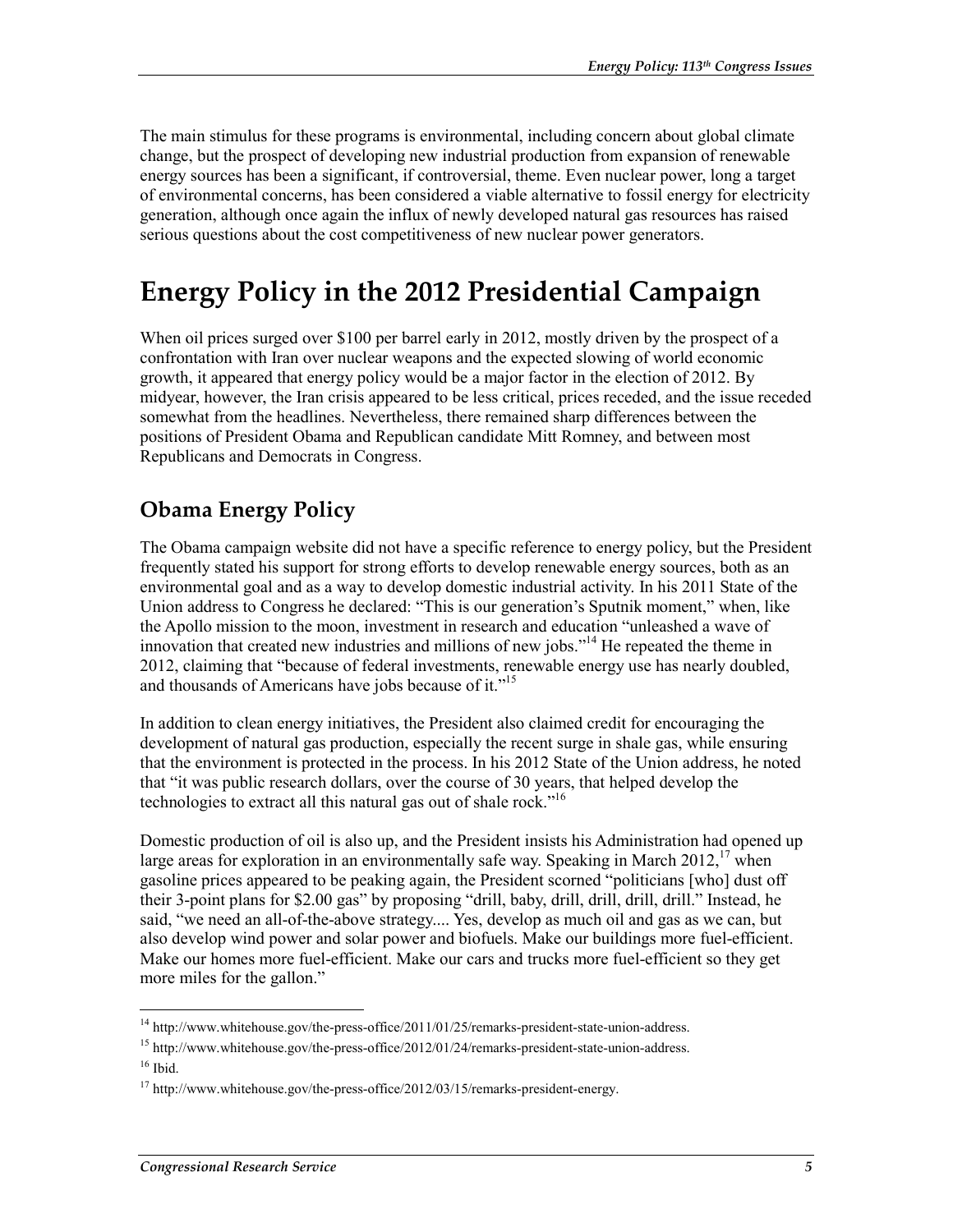The President has declared global climate change to be "one of the biggest issues of this generation,"<sup>18</sup> and early in his Administration supported legislation that would have set up a "capand-trade" limit on greenhouse gas emissions. Climate change is a major justification for the vigorous efforts to develop renewable energy sources.

The President's actions generally followed his declared policies. Fuel economy standards were raised, with a rule issued in April 2010 setting the standard at 34.1 miles per gallon (mpg) for 2016, and a further rule issued in August 2012 setting the 2025 standard at 49.7 mpg. The new standards also call for reductions in emissions of greenhouse gases.<sup>19</sup> Support for energy efficiency and renewable energy programs in the Department of Energy was sharply increased in each of the Administration's annual budget requests. On the issue of OCS leasing, some areas in the Gulf of Mexico that were formerly closed have been opened to leasing. In each of these areas, the extent and form of policy changes have been subject to controversy.

### **Romney Energy Policy**

On his website, Republican presidential candidate Mitt Romney criticized the Obama energy policy and proposed action in three areas: regulatory changes, increasing production of "carbonbased energy resources," and directing alternative energy R&D funding to "basic research."<sup>20</sup>

The statement argued that the Obama Administration, "in thrall to the environmentalist lobby and its dogmas," had "stifled the domestic energy sector" by blocking "off-shore drilling in U.S. waters" and blocking "construction of a pipeline that would bring Canadian oil to the United States, knowing full well that the result would be Canadian oil flowing to China instead." The statement also attacked Obama's focus on renewable energy and his claim to creating "green" jobs. "The 'green' technologies are typically far too expensive to compete in the marketplace, and studies have shown that for every 'green' job created there are actually more jobs destroyed," according to the Romney statement.

Romney's regulatory proposals included speeding up approval of gas and oil production permits and nuclear power licensing, including cost considerations in regulatory processes and excluding carbon dioxide from the purview of the Clean Air Act—the latter aimed at restricting the Environmental Protection Agency from limiting greenhouse gas emissions to combat global climate change. Specific actions proposed to increase domestic energy production included "prevent[ing] overregulation of shale gas development and extraction" and "support[ing] construction of pipelines to bring Canadian oil to the United States." On research and development, the Romney statement said, "government has a role to play in innovation in the energy industry," but that "we should not be in the business of steering investment toward particular politically favored approaches. That is a recipe for both time and money wasted on projects that do not bring us dividends." The policy should be to "concentrate alternative energy funding on basic research," according to the statement.

1

<sup>18</sup> http://www.sciencedebate.org/debate12/

<sup>19</sup> http://yosemite.epa.gov/opa/admpress.nsf/79c090e81f0578738525781f0043619b/ 13f44fb4e2c2d39d85257a68005d0154!OpenDocument

 $^{20}$  http://www.mittromney.com/issues/energy#content-content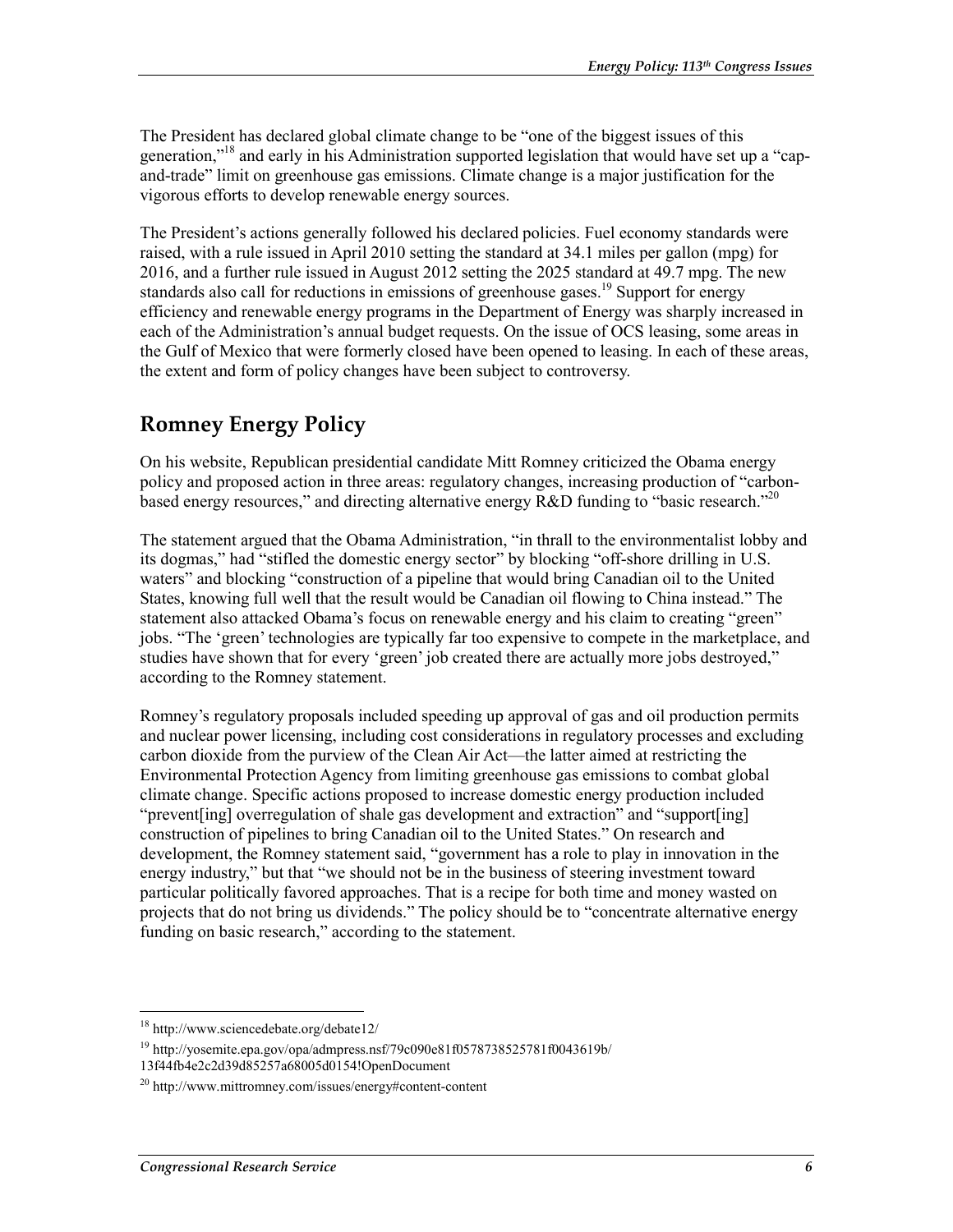In a "white paper" issued August 23, 2012, Romney criticized the Administration's emphasis on alternative energy and claimed that to "dramatically increase domestic energy production" would lead to "North American energy independence by 2020." He specifically proposed giving the states authority to "control onshore energy development."<sup>21</sup>

On the issue of global climate change, Romney stated that "the world is getting warmer, human activity contributes to that warming, and policymakers should therefore consider the risk of negative consequences." But he claimed a "lack of scientific consensus ... on the extent of the warming, the extent of the human contribution, and the severity of the risk," and criticized policies that unilaterally aimed at reducing U.S. emissions without requiring reductions from the developing world. $^{22}$ 

## **Energy Legislation**

Energy policy historically has been legislated mostly in large, complex bills that deal with a wide variety of issues, with debate spanning several sessions. The Energy Policy Act of 2005 (EPAct 2005; P.L. 109-58), was the most recent comprehensive general legislation, with provisions and authorizations in almost all areas of energy policy. EPAct 2005 also set up in DOE the program of energy project loan guarantees which has become a source of controversy and debate following the bankruptcy of the Solyndra solar system manufacturing facility in  $2011$ <sup>23</sup>

The Energy Independence and Security Act of 2007 (EISA, P.L. 110-140) set new target fuel economy standards for cars and light trucks of 35 miles per gallon by 2020, and increased the renewable fuels standard (RFS) to start at 9.0 billion gallons in 2008 and rise to 36 billion gallons by 2022. EISA also included new efficiency standards for appliances and for light bulbs, the latter being particularly controversial in the  $112<sup>th</sup>$  Congress.

In the 111<sup>th</sup> Congress the American Recovery and Reinvestment Act (the "Stimulus" Act, ARRA, P.L. 111-5) had major energy policy provisions, including expansion of the loan guarantee program and large increases in funding for renewable energy programs. The Office of Energy Efficiency and Renewable Energy programs, in addition to the \$2 billion appropriated in the FY2009 regular appropriations bill, received \$17 billion in ARRA, of which \$11.5 billion was for grants to states for energy, efficiency, and weatherization programs. The Office of Electricity Delivery and Energy Reliability, which had historically been funded at about \$150 million per year, received \$4.5 billion in ARRA, directed at establishing "Smart Grid" technology for the electric power industry.

### **Legislation in the 112th Congress**

The  $112<sup>th</sup>$  Congress did not deal with major energy legislation, but numerous energy policy questions were taken up in proposed legislation. Some of the more significant bills are discussed below.

<sup>1</sup> <sup>21</sup> http://www.mittromney.com/sites/default/files/shared/energy\_policy\_white\_paper\_8.23.pdf

<sup>22</sup> http://www.sciencedebate.org/debate12/

<sup>23</sup> See CRS Report R42152, *Loan Guarantees for Clean Energy Technologies: Goals, Concerns, and Policy Options*, by Phillip Brown.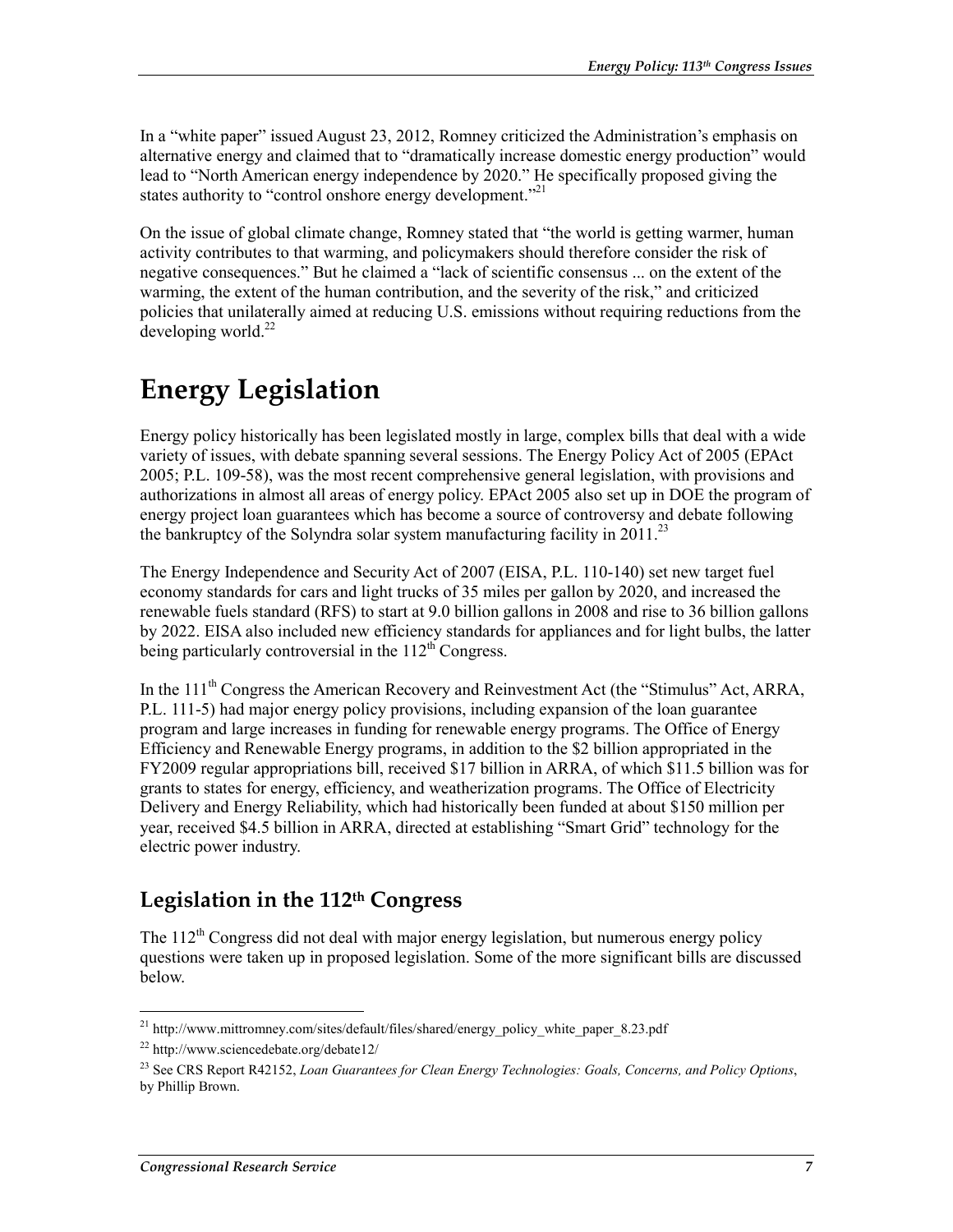#### **H.R. 8, The American Taxpayer Relief Act of 2012**

The "fiscal cliff" act, signed into law January 2, 2013, was primarily concerned with averting scheduled income tax rate increases and spending reductions required by the Budget Control Act (P.L. 112-25), but included extension of energy tax credits, including the Production Tax Credit (PTC), some biofuels incentives, efficient homes, appliances, alternative fuels, and electric vehicles. (See S. 3521, below.)

#### **H.R. 4480, The Domestic Energy and Jobs Act**

Originally called the Strategic Energy Production Act of 2012, H.R. 4480 aimed at increasing leasing of federal land for oil and gas production. In case of a release of crude oil from the Strategic Petroleum Reserve, the bill would have required the Secretary of Energy to develop a plan to increase the percentage of federal lands leased for oil and gas exploration, development, and production under the jurisdiction of the Secretaries of Agriculture, Energy, the Interior, and Defense by the percentage of petroleum in the Strategic Petroleum Reserve that was drawn down. The bill was reported by the House Energy and Commerce Committee on June 6, 2012, as the Domestic Energy and Jobs Act, and passed by the House June 21 by a vote of 248–163. The Senate took no action on the bill.

#### **S. 3521, The Family and Business Tax Cut Certainty Act of 2012**

On August 2, 2012, the Senate Finance Committee approved a bill extending many tax provisions that were due to expire at the end of 2012. Included was an extension of the PTC for wind energy, which had originally been omitted from the bill.<sup>24</sup> The House did not take up the extender package, but it was included in the "fiscal cliff" bill, H.R. 8, that became law January 2, 2013. The legislation was significant because the Romney campaign reportedly came out at the end of July in opposition to the wind energy  $\text{PTC}^{25}$ 

### **H.R. 2401, The Transparency in Regulatory Analysis of Impacts on the Nation (TRAIN) Act**

As noted above, EPA's moves to regulate emissions from coal-fired power plants have been highly controversial and led to numerous proposed legislative initiatives. H.R. 2401 would have suspended many EPA actions while studies of their impacts were performed. The bill passed the House September 23, 2011, but was not taken up by the Senate.

#### **H.R. 3409, The Stop the War on Coal Act**

A combination of five bills: the Coal Miner Employment and Domestic Energy Infrastructure Protection Act (H.R. 3409; which is the same bill number as the package itself); the Energy Tax

<sup>1</sup> 24 http://www.finance.senate.gov/imo/media/doc/

<sup>08022012%20</sup>Summary%20of%20the%20Modified%20Chairman's%20Mark%20of%20the%20Family%20and%20B usiness%20Tax%20Cut%20Certainty%20Act%20of%2020121.pdf

<sup>25 &</sup>quot;Romney comes out in firm opposition to PTC extension," *Energy and Environment Daily,* July 31, 2012. http://www.eenews.net/EEDaily/print/2012/07/31/1